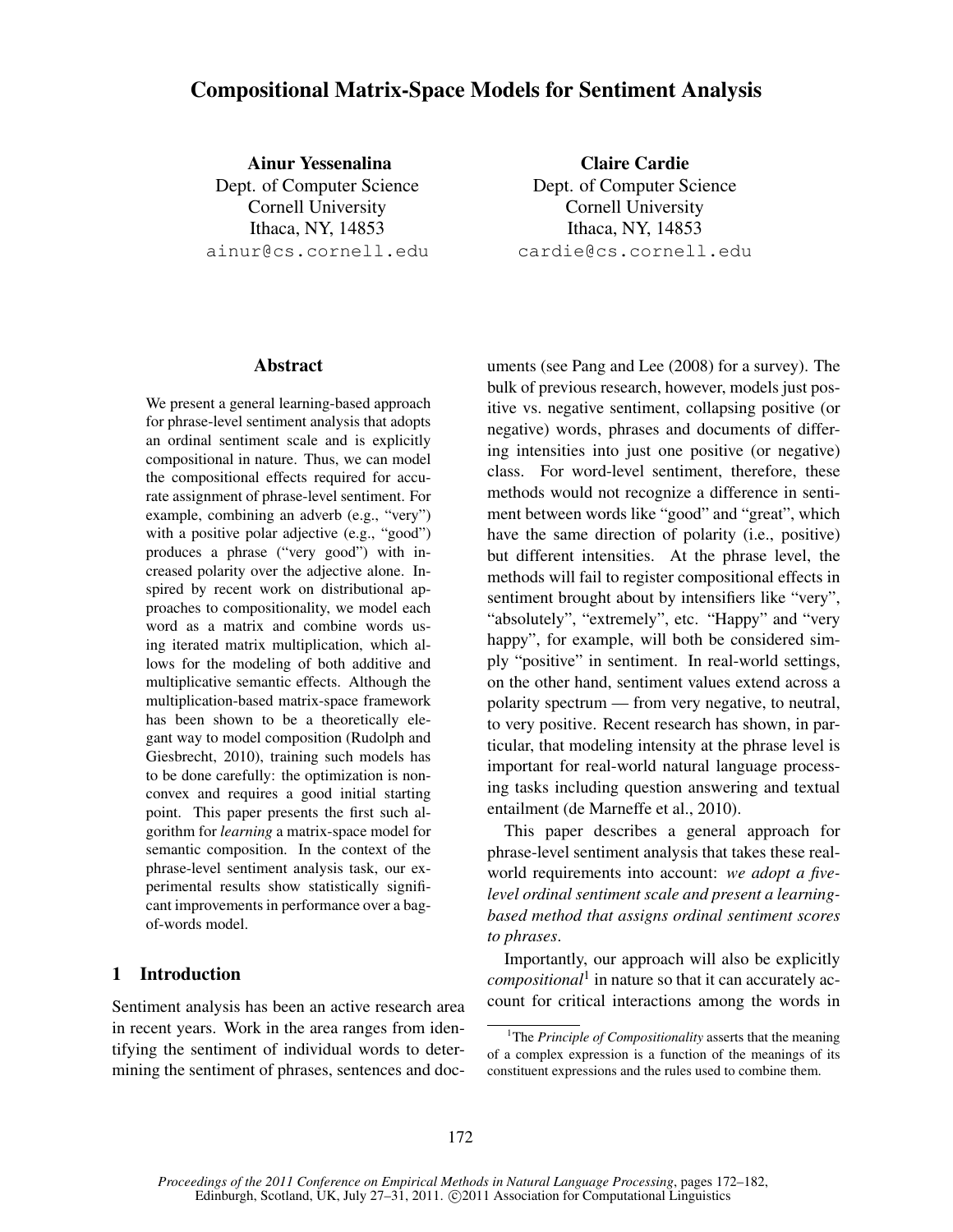each sentiment-bearing phrase. Consider, for example, combining an adverb like "very" with a polar adjective like "good". "Good" has an *a priori* positive sentiment, so "very good" should be considered more positive even though "very", on its own, does not bear sentiment. Combining "very" with a negative adjective, like "bad", produces a phrase ("very bad") that should be characterized as more negative than the original adjective. Thus, it is convenient to think of the effect of combining an intensifying adverb with a polar adjective as being *multiplicative* in nature, if we assume the adjectives ("good" and "bad") to have positive and a negative sentiment scores, respectively.

Next, let us consider adverbial negators like "not" combined with polar adjectives. When modeling only positive and negative labels for sentiment, negators are generally treated as flipping the polarity of the adjective it modifies (Choi and Cardie, 2008; Nakagawa et al., 2010). However, recent work (Taboada et al., 2011; Liu and Seneff, 2009) suggests that the effect of the negator when ordinal sentiment scores are employed is more akin to dampening the adjective's polarity rather than flipping it. For example, if "perfect" has a strong positive sentiment, then the phrase "not perfect" is still positive, though to a lesser degree. And while "not terrible" is still negative, it is less negative than "terrible". For these cases, it is convenient to view "not" as shifting polarity to the opposite side of polarity scale by some value.

There are, of course, more interesting examples of compositional semantic effects on sentiment: e.g., *prevent cancer*, *ease the burden*. Here, the verbs *prevent* and *ease* act as content-word negators (Choi and Cardie, 2008) in that they modify the negative sentiment of their direct object arguments so that the phrase as a whole is perceived as somewhat positive.

Nonetheless, the vast majority of methods for phrase- and sentence-level sentiment analysis do not tackle the task compositionally: they, instead, employ a bag-of-words representation and, at best, incorporate additional features to account for negators, intensifiers, and for contextual valence shifters, which can change the sentiment over neighboring words (e.g., Polanyi and Zaenen (2004), Wilson et al. (2005) , Kennedy and Inkpen (2006), Shaikh et al. (2007)).

One notable exception is Moilanen and Pulman (2007), who propose a compositional semantic approach to assign a positive or negative sentiment to newspaper article titles. However, their knowledgebased approach presupposes the existence of a sentiment lexicon and a set of symbolic compositional rules.

But learning-based compositional approaches for sentiment analyis also exist. Choi and Cardie (2008), for example, propose an algorithm for phrase-based sentiment analysis that learns proper assignments of intermediate sentiment analysis decision variables given the *a priori* (i.e., out of context) polarity of the words in the phrase and the (correct) phrase-level polarity. As in Moilianen and Pulman (2007), semantic inference is based on (a small set of) hand-written compositional rules. In contrast, Nakagawa et. al (2010) use a dependency parse tree to guide the learning of compositional effects. Each of the above, however, uses a binary rather than an ordinal sentiment scale.

In contrast, our proposed method for phraselevel sentiment analysis is inspired by recent work on distributional approaches to compositionality. In particular, Baroni and Zamparelli (2010) tackle adjective-noun compositions using a vector representation for nouns and *learning* a matrix representation for each adjective. The adjective matrices are then applied as functions over the meanings of nouns — via matrix-vector multiplication — to derive the meaning of adjective-noun combinations. Rudolph and Giesbrecht (2010) show theoretically, that multiplicative matrix-space models are a general case of vector-space models and furthermore exhibit desirable properties for semantic analysis: they take into account word order and are algebraically, neurologically and psychologically plausible. This work, however, does not present an algorithm for learning such models; nor does it provide empirical evidence in favor of matrix-space models over vector-space models.

In the sections below, we propose a *learningbased* approach to assign *ordinal sentiment scores* to sentiment-bearing phrases using a general *compositional matrix-space model of language*. In contrast to previous work, all words are modeled as matrices, independent of their part-of-speech, and compositional inference is uniformly modeled as ma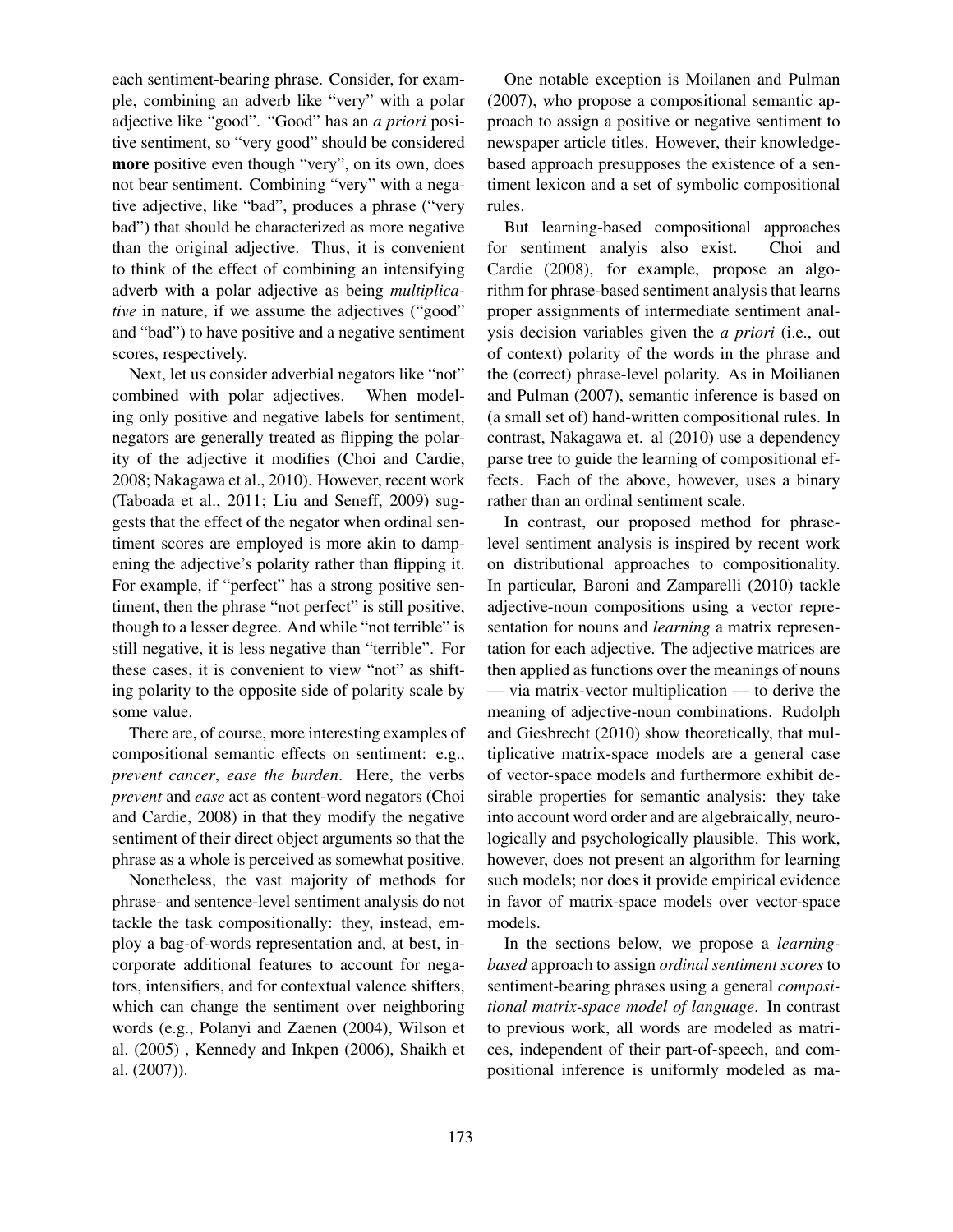trix multiplication. To predict an ordinal scale sentiment value, we employ Ordered Logistic Regression, introducing a novel training algorithm to accommodate our compositional matrix-space representations (Section 2). To our knowledge, this is the first such algorithm for learning matrix-space models for semantic composition. We evaluate the approach on a standard sentiment corpus (Wiebe et al., 2005) (Section 3), making use of its manually annotated phrase-level annotations for polarity and intensity, and compare our approach to the more commonly employed bag-of-words model. We show (Section 4) that our matrix-space model significantly outperforms a bag-of-words model for the ordinal scale sentiment prediction task.

# 2 The Model for Ordinal Scale Sentiment Prediction

As described above, our task is to predict an ordinal scale sentiment value for a phrase. To this end, we employ a sentiment scale with five ordinal values: VERY NEGATIVE, NEGATIVE, NEUTRAL, POS-ITIVE and VERY POSITIVE. Given a set of phraselevel training examples with their gold-standard ordinal sentiment value, we then use an Ordered Logistic Regression (OLogReg) model for prediction. Unfortunately, our matrix-space representation precludes doing this directly.

We have chosen OLogReg, as opposed to say PRanking (Crammer and Singer, 2001), because optimization of the former is more attractive: the objective (likelihood) is smooth and the gradients are continuous. As will become clear shortly, learning our models is not trivial and it is important to use sophisticated off-the-shelf optimizers such as L-BFGS.

For a bag-of-words model, OLogReg learns one weight for each word and a set of thresholds by maximizing the likelihood of the training data. Typically, this is accomplished by using an optimizer like L-BFGS whose interface needs the value and gradient of the likelihood with respect to the parameters at their current values. In the next subsections, we instantiate OLogReg for our sentiment prediction task using a matrix-space word model (2.1 and 2.2) and a bag-of-words model (2.3). The learning formulation of bag-of-words OLogReg is convex therefore

we will get the global optimum; in contrast, the optimization problem for matrix-space model is nonconvex, it is important to initialize the model well. Initialization of the matrix-space model is discussed in Section 2.4.

#### 2.1 Notation

In the subsequent subsections we will use the following notation. Let  $n$  be the number of phrases in the training set and let  $d$  be the number of words in the dictionary. Let  $x^i$  be the *i*-th phrase and  $y^i$ would be the label of  $x^i$ , where  $y^i$  takes r different values  $y^i \in \{0, \ldots, r-1\}$ . Then  $|x^i|$  will denote the length of the phrase  $x^i$ , and the words in *i*-th phrase are:  $x^i = x_1^i, x_2^i, \dots, x_{|x^i|}^i, x_j^i, 1 \le j \le |x^i|$ is the *j*-th word of *i*-th phrase; where  $x_j^i$  is from the dictionary:  $1 \leq x_j^i \leq d$ .

In the case of the bag-of-words model,  $\Phi(x^i) \in$  $\mathbb{R}^d$  is the representation of the *i*-th phrase.  $\Phi_j(x^i)$ counts the number of times the  $j$ -th word from the dictionary appears in the *i*-th phrase. Given a  $w \in$  $\mathbb{R}^d$  it assigns a score  $\xi_i$  to a phrase  $x^i$  by

$$
\xi_i = w^T \Phi(x^i) = \sum_{j=1}^{|x^i|} w_{x^i_j}
$$
 (1)

In the case of the matrix-space model the  $\Phi(x^i) \in$  $\mathbb{R}^{|x^i| \times d}$  is the representation of the *i*-th phrase.  $\Phi_{jk}(x^i)$  is 1, if  $x_j^i$  is the k-th word in the dictionary, and zero otherwise. Given  $u, v \in \mathbb{R}^m$  and a set of matrices  $\{W_p \in \mathbb{R}^{m \times m}\}_{p=1}^d$ , one for each word, it assigns a score  $\xi_i$  to a phrase  $x^i$  by

$$
\xi_i = u^T \left( \prod_{j=1}^{|x^i|} \sum_{k=1}^d W_k \Phi_{jk}(x^i) \right) v
$$

$$
= u^T \left( \prod_{j=1}^{|x^i|} W_{x^i_j} \right) v
$$
(2)

where  $\prod_{j=1}^{|x^i|} W_{x^i_j} = W_{x^i_1} W_{x^i_2} \cdots W_{x^i_{|x^i|}}$  in exactly this order. We choose to map matrices to the real numbers by using vectors u and v from  $\mathbb{R}^{m \times 1}$ ; so that  $\xi = u^T M v$ , where  $M \in \mathbb{R}^{m \times m}$ , which is sensitive to the order of matrices<sup>2</sup>, i.e.  $u^T M_1 M_2 v \neq$ 

 $2$ Care must be taken in choosing way to map matrix to a real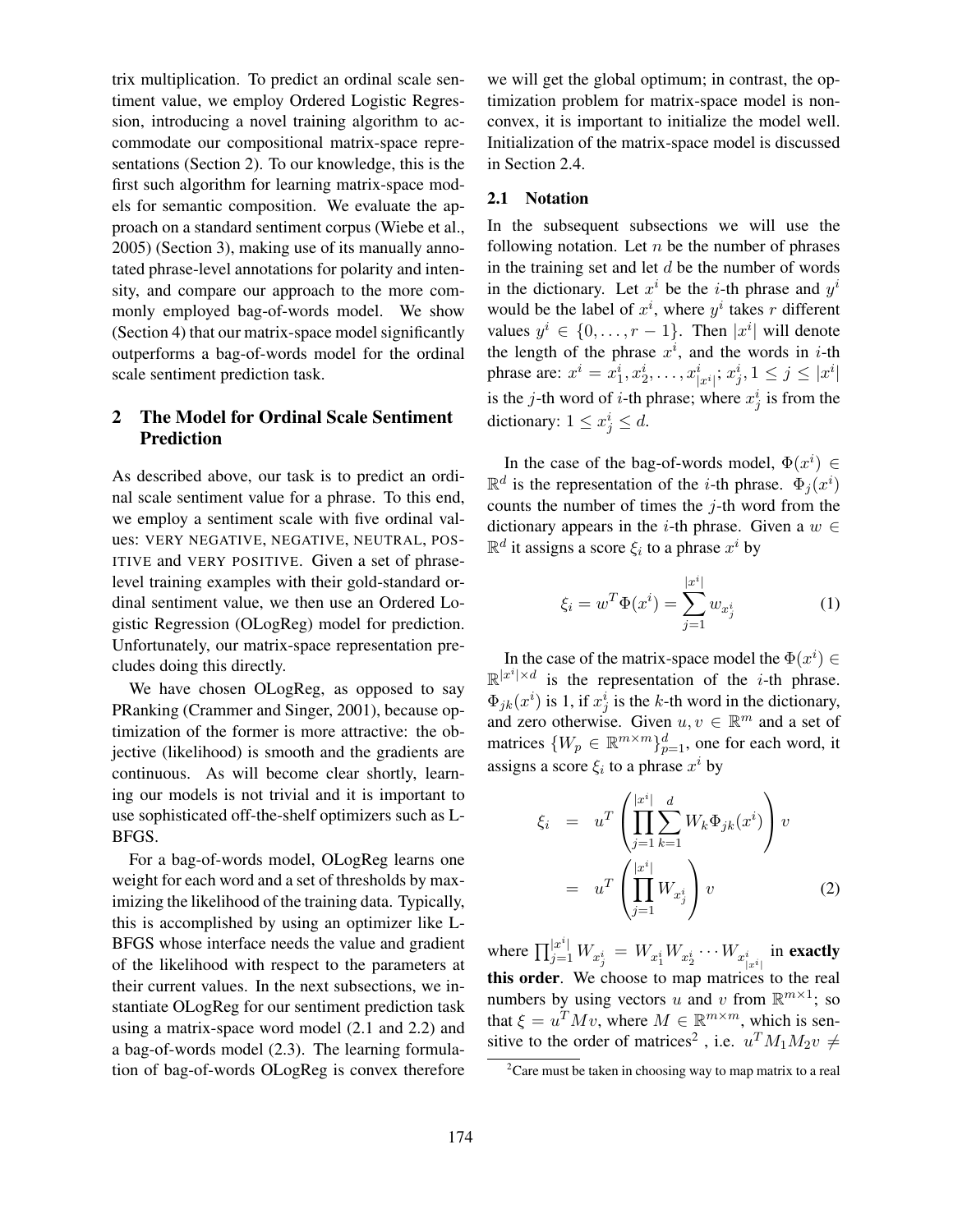# $u^T M_2 M_1 v.$

**Modeling composition.** A  $m \times m$  matrix, representing a word, can be considered as a linear function, mapping from  $\mathbb{R}^m$  to  $\mathbb{R}^m$ . Composition of words is modeled by function composition, in our case composition of linear functions, i.e. matrix multiplication. Note, that unlike bag-of-words model, the matrix-space model takes word order into account, since matrix multiplication is not commutative operation.

#### 2.2 Ordered Logistic Regression

Now we will describe our objective function for OLogReg and its derivatives. OLogReg has  $r -$ 1 thresholds ( $\kappa_0, \ldots \kappa_{r-2}$ ), so introducing  $\kappa_{-1}$  =  $-\infty$  and  $\kappa_{r-1} = \infty$  leads to the unified expression for posterior probabilities for all values of  $k$ :

$$
P(yi = k|x) = P(\kappa_{k-1} < \xi_i \le \kappa_k)
$$
  
= 
$$
F(\kappa_k - \xi_i) - F(\kappa_{k-1} - \xi_i)
$$

 $F(x)$  is an inverse-logit function

$$
F(x) = \frac{e^x}{1 + e^x}
$$

this is its derivative:

$$
\frac{dF(x)}{dx} = F(x)(1 - F(x))
$$

Therefore the negative loglikelihood of the training data will look like the following (Hardin and Hilbe, 2007):

$$
L = -\sum_{i=1}^{n} \sum_{k=0}^{r-1} \ln(F(\kappa_k - \xi_i) - F(\kappa_{k-1} - \xi_i))I(y^i = k)
$$

where r is the number of ordinal classes,  $\xi_i$  is the score of  $i$ -th phrase,  $I$  is the indicator function that is equal to 1 – when  $y^i = k$ , and zero otherwise. We need to minimize the objective  $L$  with respect to the following constraints:

$$
\kappa_{k-1} \le \kappa_k, \ \ 1 \le k \le r-2 \tag{3}
$$

(The constraints are similar to the ones in PRank algorithm). For ease of optimization we parametrize our model via  $\kappa_0$ , and  $\tau_i$ ,  $1 \leq j \leq r-2$ :

$$
\kappa_{-1} = -\infty,
$$
  
\n
$$
\kappa_0,
$$
  
\n
$$
\kappa_1 = \kappa_0 + \tau_1,
$$
  
\n
$$
\kappa_2 = \kappa_0 + \sum_{j=1}^2 \tau_j,
$$
  
\n...  
\n
$$
\kappa_{r-2} = \kappa_0 + \sum_{j=1}^{r-2} \tau_j
$$
  
\n
$$
\kappa_{r-1} = \infty,
$$

where  $\tau_1, \ldots, \tau_{r-2}$  are non-negative values, that represent how far the corresponding thresholds are from each other. Then the constraints (3) would be:

$$
\tau_j \ge 0, \quad 1 \le j \le r-2 \tag{4}
$$

To simplify the equations we can rewrite the negative loglikelihood as follows:

$$
L = -\sum_{i=1}^{n} \sum_{k=0}^{r-1} \ln(A_{ik} - B_{ik}) I(y^i = k)
$$
 (5)

where

$$
A_{ik} = \begin{cases} F(\kappa_0 + \sum_{j=1}^k \tau_j - \xi_i), & \text{if } k = 0, \dots, r - 2 \\ 1, & \text{if } k = r - 1 \end{cases}
$$
  

$$
B_{ik} = \begin{cases} 0, & \text{if } k = 0 \\ F(\kappa_0 + \sum_{j=1}^{k-1} \tau_j - \xi_i), & \text{if } k = 1, \dots, r - 1 \end{cases}
$$

Let's introduce  $L_{ik} = -\ln(A_{ik} - B_{ik})I(y^i = k)$ and then the derivative of  $L_{ik}$  with respect to  $\kappa_0$  will be:

$$
\frac{\partial L_{ik}}{\partial \kappa_0} = \frac{-[A_{ik}(1 - A_{ik}) - B_{ik}(1 - B_{ik})]}{A_{ik} - B_{ik}} I(y^i = k)
$$

$$
= (A_{ik} + B_{ik} - 1)I(y^i = k)
$$

For 
$$
j = y^i
$$
:  
\n
$$
\frac{\partial L_{ik}}{\partial \tau_j} = \frac{-A_{ik}(1 - A_{ik})}{A_{ik} - B_{ik}}
$$

 $\frac{A_{ik}(1 - A_{ik})}{A_{ik} - B_{ik}} I(y^i = k)$ For all  $j < y^i$ :

$$
\frac{\partial L_{ik}}{\partial \tau_j} = (A_{ik} + B_{ik} - 1)I(y^i = k)
$$

For all  $j > y^i$ :  $\frac{\partial L_{ik}}{\partial \tau_i}$  $\frac{\partial L_{ik}}{\partial \tau_j} = 0.$ 

The derivative with respect to the score  $\xi_i$  is:

$$
\frac{\partial L_{ik}}{\partial \xi_i} = (-A_{ik} - B_{ik} + 1)I(y^i = k)
$$
(6)

number. For example, one other way to map matrices to the real numbers is to use the determinant of a matrix; however, the determinant is not sensitive to the word order:  $det(M_1M_2)$  =  $det(M_1)det(M_2) = det(M_2M_1)$ ; which is not desirable for a model that needs to account for word order.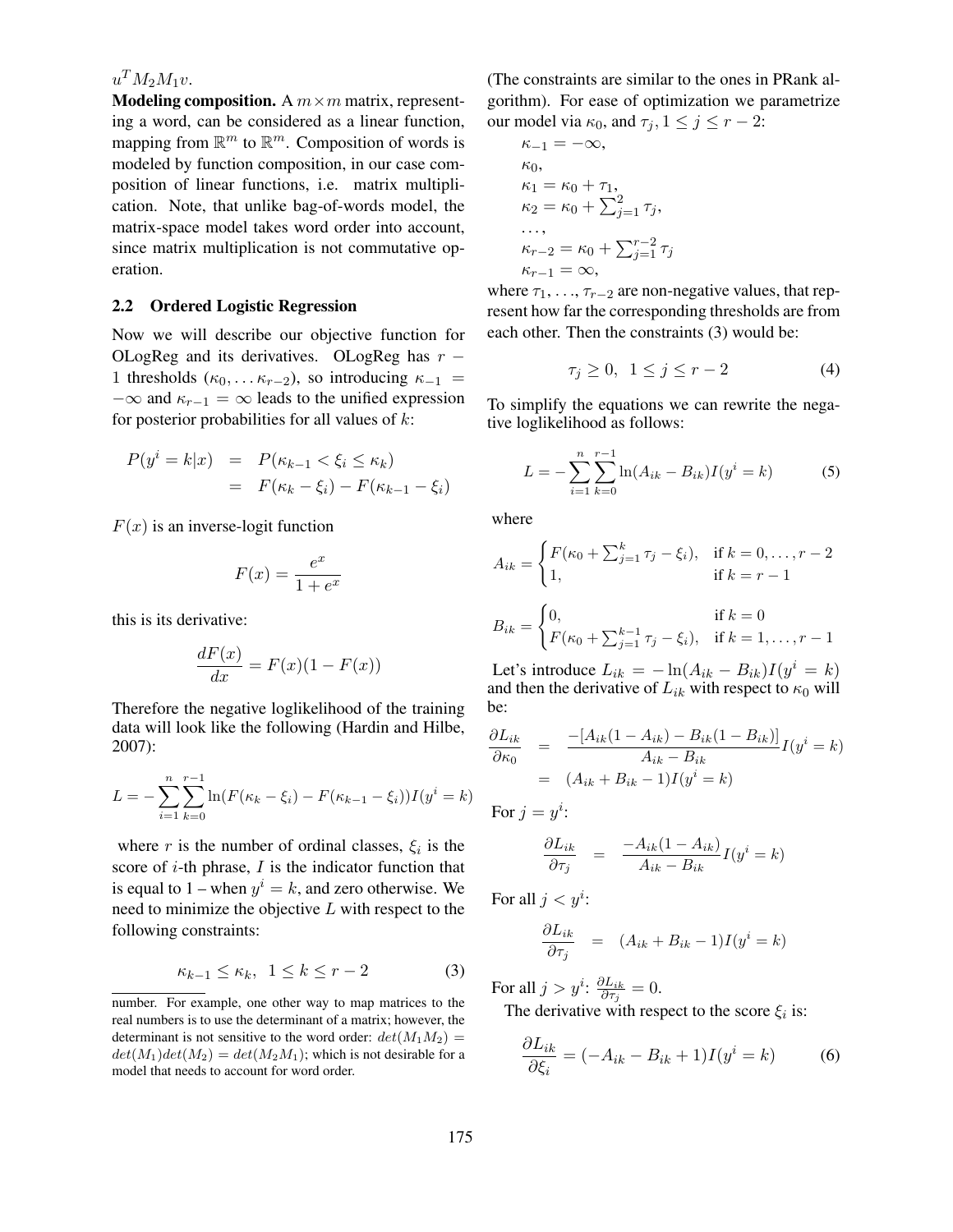#### 2.2.1 Matrix-Space Word Model

Here we show the derivatives with respect to a word. For the OLogReg model with matrix-space word representations, we have:

$$
\frac{\partial L}{\partial W_{x^i_j}} = \frac{\partial L}{\partial \xi_i} \cdot \frac{\partial \xi_i}{\partial W_{x^i_j}}
$$

The expression for  $\frac{\partial L}{\partial \xi_i}$  is given in (6); we will derive ∂ξ<sup>i</sup>  $\frac{\partial \xi_i}{\partial W_{x_{\xi}^i}}$  from (2). In the case of the Matrix-Space word model each word is represented as an  $m \times m$  affine matrix  $W$ :

$$
W = \left(\begin{array}{cc} A & b \\ 0 & 1 \end{array}\right) \tag{7}
$$

We choose the class of affine matrices since for affine matrices matrix multiplication represents both operations: linear transformation and translation. Linear transformation is important for modeling changes in sentiment - translation is also useful (we make use of a translation vector during initialization, see Section 2.4). In this work we consider  $m \geq 3$ since we want the matrix  $A$  from  $(7)$  to represent rotation and scaling. Applying the affine transformation W to vector  $[x,1]^T$  is equivalent to applying linear transformation A and translation b to x.  $3$ 

Though vectors  $u$  and  $v$  can be learned together with word matrices  $W_j$ , we choose to fix u and v. The main intuition behind fixing u and v is *to reduce the degrees of freedom of the model*: different assignments of u, v and  $W_i$ -s can lead to the same score  $\xi$ , i.e. there exist  $\hat{u}$   $\hat{v}$  and  $\hat{W}_{j}$ -s different from  $u$ ,  $v$  and  $W_i$ -s respectively, such that  $\xi(u, v, W)$  would be equal to  $\xi(\hat{u}, \hat{v}, \hat{W})$ . <sup>4</sup>

$$
\begin{pmatrix} A & b \\ 0 & 1 \end{pmatrix} \begin{pmatrix} x \\ 1 \end{pmatrix} = \begin{pmatrix} Ax + b \\ 1 \end{pmatrix}
$$

where  $A$  is a linear transformation,  $b$  is a translation vector. Also the product of affine matrices is an affine matrix.

<sup>4</sup>The specific choice of u and v leads to an equivalent model for all  $\hat{u}$  and  $\hat{v}$  such that  $\hat{u} = M^T u$ ,  $\hat{v} = M^{-1} v$ , where M is any invertible transformation (i.e.  $\hat{u}, \hat{v}$  are derived from  $u, v$  by applying linear transformations  $M^T$ ,  $M^{-1}$  respectively):

$$
u^T W_1 W_2 v = (u^T M)(M^{-1} W_1 M)(M^{-1} W_2 M)(M^{-1} v) = \hat{u}^T \hat{W}_1 \hat{W}_2 \hat{v}
$$

The derivative of the phrase  $\xi_i$  with respect to j-th word  $W_j$  would be (for brevity we drop the phrase index and  $W_j$  refers to  $W_{x_j^i}$  and  $p$  refers to  $|x_i|$ ):

$$
\frac{\partial \xi_i}{\partial W_j} = \left( \frac{\partial u^T W_1 W_2 \dots W_p v}{\partial W_j} \right)
$$
  
= 
$$
\left[ (u^T W_1 \dots W_{j-1})^T (W_{j+1} \dots W_p v)^T \right]
$$
  
= 
$$
\left[ (W_{j-1}^T \dots W_1^T) (uv^T) (W_p^T \dots W_{j+1}^T) \right]
$$

(see Peterson and Pederson(2008)).

In case if a certain word appears multiple times in the phrase, the derivative with respect to that word would be a sum of derivatives with respect to each appearance of a word, while all other appearances are fixed. For example,

$$
\left(\frac{\partial u^T W W_1 W v}{\partial W}\right) = u(W_1 W v)^T + (u^T W W_1)^T v^T
$$

where  $W$  is a representation of a word that is repeated.

So given the expression (6) for  $\frac{\partial L}{\partial \xi_i}$ , the derivative with respect to each word can be computed. Notice that the update for the  $j$ -th word in a sentence depends on the order words, which is in line with our desire to account for word order.

#### 2.2.2 Optimization

The goal of training procedure is for the  $i$ -th phrase with p words  $x_1x_2...x_p$  to learn word matrices  $W_1, W_2, \ldots, W_p$  such that resulting  $\xi_i$ -s will lead to the lowest negative loglikelihood. The goal of training procedure is to find word matrices  $W_1$ ,  $W_2$ , ...  $W_p$  and thresholds  $\kappa_0$ ,  $\tau_1$ , ...  $\tau_{r-2}$  such that the negative loglikelihood is minimized. So, given the negative loglikelihood and the derivatives with respect  $\kappa_0$  and  $\tau_i$ -s and word matrices W, we optimize objective (5) subject to  $\tau_j \geq 0$ . We use L-BFGS-B (Large-scale Bound-constrained Optimization) by Byrd et al. (1995) as an optimizer.

#### 2.2.3 Regularization in Matrix-Space Model

In order to make sure that the L-BFGS-B updates do not cause numerical issues we perform the following regularization to the resulting matrices. An m by m matrix  $W_j$  that can be represented as:

$$
W_j = \left( \begin{array}{cc} A_{11} & a_{12} \\ a_{21}^T & a_{22} \end{array} \right)
$$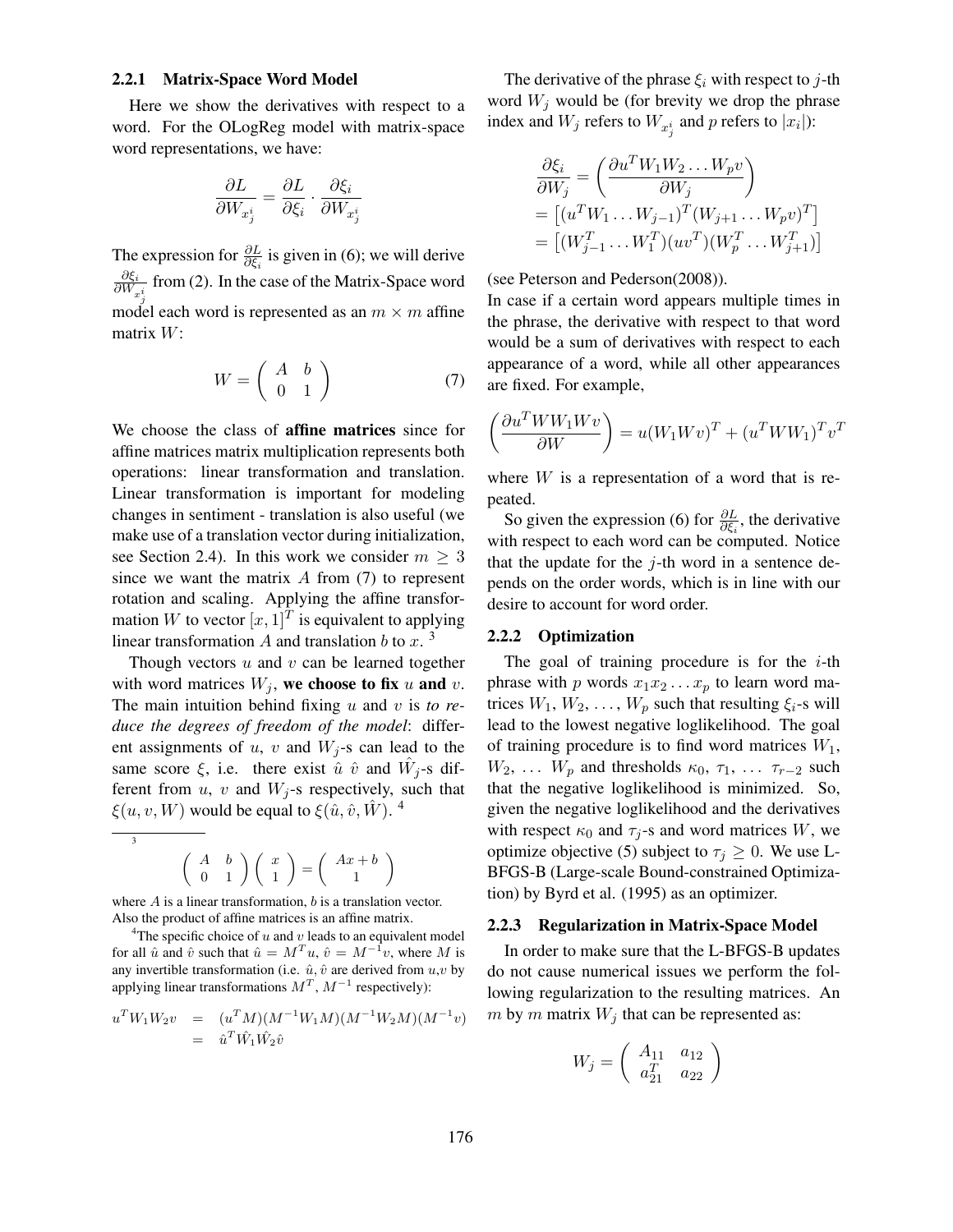where  $A_{11} \in \mathbb{R}^{m-1 \times m-1}$ ,  $a_{12}, a_{21} \in \mathbb{R}^{m-1 \times 1}$ ,  $a_{22} \in \mathbb{R}$ . First make the matrix affine by updating the last row, then the updated matrix will look like:

$$
\hat{W}_j=\left(\begin{array}{cc} A_{11} & a_{12} \\ 0 & 1 \end{array}\right)
$$

It can be proven that such a projection returns the closest affine matrix in Frobenius norm.

However, we also want to regularize the model to avoid ill-conditioned matrices. Ill-conditioned matrices represent transformations whose output is very sensitive to small changes in the input and therefore they have a similar effect to having large weights in a bag-of-words model. To perform such a regularization we "shrink" the singular values of  $A_{11}$ towards one. More specifically, we first use the Singular Value Decomposition (SVD) of the  $A_{11}$ :  $U\Sigma V^T = A_{11}$ , where U and V are orthogonal matrices,  $\Sigma$  is a matrix with singular values on the diagonal. Then we update singular values in the following way to get  $\tilde{\Sigma}$ :  $\tilde{\Sigma}_{ii} = \Sigma_{ii}^h$ , where h is a parameter between 0 and 1. If  $h = 1$  then  $\Sigma_{ii}$  remains the same. In the extreme case  $h = 0$  then  $\Sigma_{ii}^h = 1$ . For intermediate values of  $h$  the singular values of  $A_{11}$ would be brought closer to one. Finally, we recompute  $\tilde{A}_{11}$ :  $\tilde{A}_{11} = U \tilde{\Sigma} V^T$ . So,  $W_j$  would be :

$$
\tilde{W}_j=\left(\begin{array}{cc} \tilde{A}_{11} & a_{12} \\ 0 & 1 \end{array}\right)
$$

#### 2.2.4 Learning in the Matrix-Space Model

We use Algorithm 1 to learn the matrix-space model. What essentially happens is that we iterate two steps: optimizing the W matrices using L-BFGS-B and the projection step. L-BFGS-B returns a solution that is not necessarily an affine matrix. After projecting to the space of affine matrices we start L-BFGS-B from a better initial point. In practice, the first few iterations lead to large decrease in negative loglikelihood.

#### 2.3 Bag-Of-Words Model

In the bag-of-words model the score of the  $i$ -th phrase is given in (1). Therefore, the partial derivative with respect to *j*-th word in *i*-th phrase  $\frac{\partial \xi_i}{\partial w_{x_j}}$  $\frac{\partial \xi_i}{\partial s}$  is equal to the number  $c_j$  of times  $x_i^j$  $i$  appears in  $x^i$ , so:

$$
\frac{\partial L}{\partial w_{x^i_j}} = \frac{\partial L}{\partial \xi_i} \cdot c_j
$$

Algorithm 1 Training Algorithm for Matrix-Space OLogReg

- 1: Input:  $\{(x_1, y_1), \ldots, (x_n, y_n)\}$  //training data
- 2: Input: h *//projection parameter*
- 3: Input: T *//number of iterations*
- 4: Input:  $W$ ,  $\kappa_0$  and  $\tau_i$  //initial values
- 5: for  $t = 1, \ldots, T$  do
- 6:  $(W, \kappa_0, \tau_i)$ =minimize L using L-BFGS-B
- 7: for  $i = 1, \ldots, d$  do
- 8:  $W_i = Project(W_i, h)$
- 9: end for
- 10: end for
- 11: Return  $W$ ,  $\kappa_0$ ,  $\tau_i$

Optimization. We minimize negative loglikelihood using L-BFGS-B subject to  $\tau_j \geq 0$ .

Regularization. To prevent overfitting for bag-ofwords model we regularize w. The  $L_2$ -regularized negative loglikelihood will consist of the expression in (5) and an additional term  $\frac{\lambda}{2}||w||_2^2$ , where  $|| \cdot ||_2$ is the  $L_2$ -norm of a vector. The derivative of the additional term with respect to  $w$  will be:

$$
\frac{\partial \frac{\lambda}{2}||w||_2^2}{\partial w} = \lambda w
$$

Hence the partial derivative with respect to  $w_{x_j^i}$  will have an additional term  $\lambda w_{x_j^i}$ .

### 2.4 Initialization

Initialization of bag-of-words OLogReg. We initialize the weight for each word with zero and  $\kappa_0$ with a random number and  $\tau_i$ -s with non-negative random numbers. Since the learning problem for bag-of-words OLogReg is convex, we will get the global optimum.

Better Initialization of Matrix-Space Model. Preliminary experiments showed that the Matrix-Space model needs a good initialization. Initializing with different random matrices reaches different local minima and the quality of local minima depends on initialization. Therefore, it is important to initialize the model with a good initial point. *One way to initialize the Matrix-Space model is to use the weights learned by the bag-of-words model.* We use the following intuition for initializing the Matrix-Space model. As noted in Section 2.2.1 applying transformation A of affine matrix W can model a linear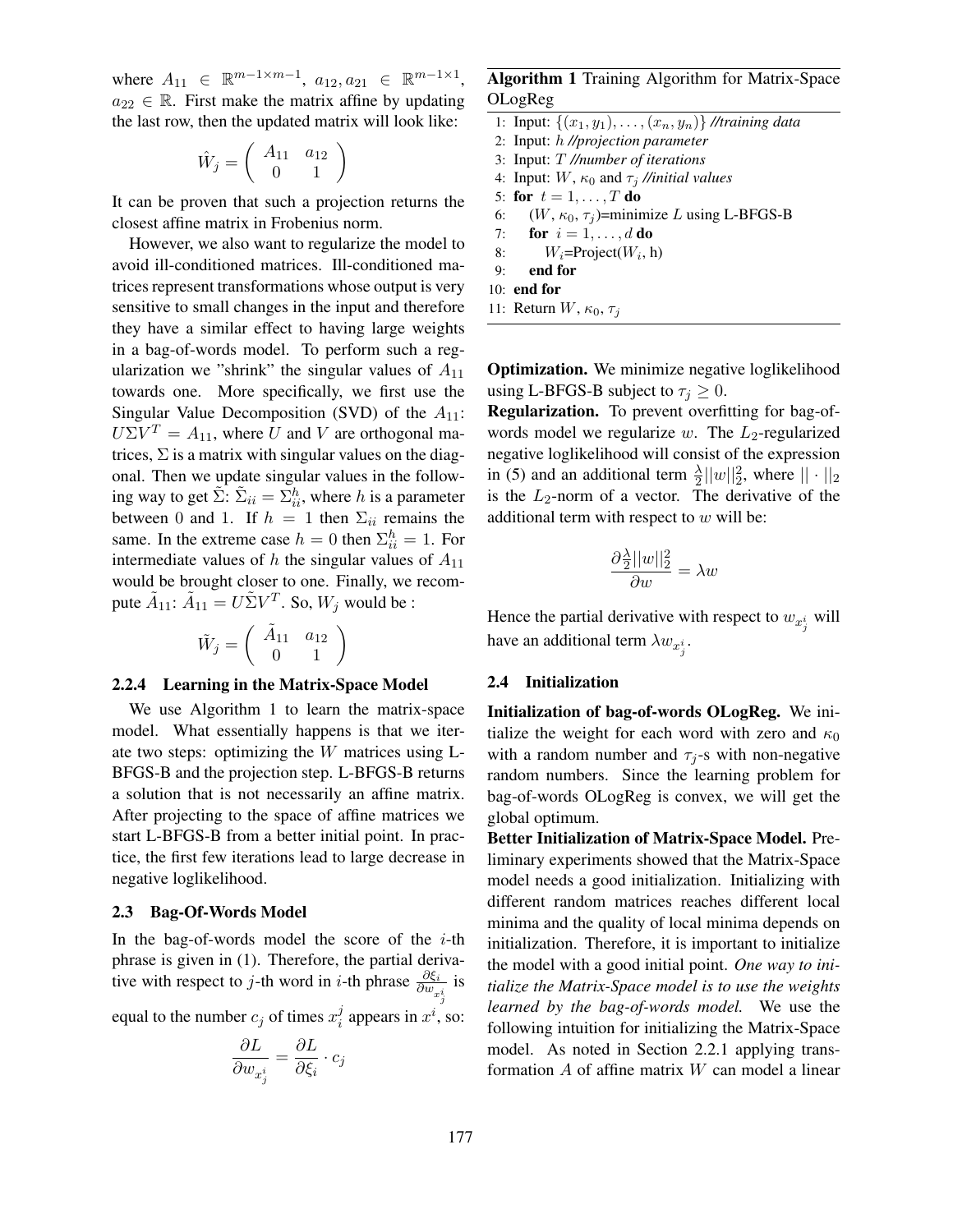transformation, while vector b represents a translation. Since matrix-space model can encode a vectorspace model (Rudolph and Giesbrecht, 2010), we can initialize the matrices to exactly mimic the bagof-words model. In order to do that we place the weight, learned by the bag-of-words model in the first component of b. Let's assume that  $w_{x_1}$  and  $w_{x_2}$ are the weights learned for two distinct words  $x_1$  and  $x_2$  respectively. To compute the polarity score of a phrase  $x_1$ ,  $x_2$  the bag-of-words model sums the weights of these two words:  $w_{x_1}$  and  $w_{x_2}$ . Now we want to have the same effect in matrix-space model. Here we assume  $m = 3$ .

$$
Z = \begin{pmatrix} 1 & 0 & w_{x_1} \\ 0 & 1 & 0 \\ 0 & 0 & 1 \end{pmatrix} \begin{pmatrix} 1 & 0 & w_{x_2} \\ 0 & 1 & 0 \\ 0 & 0 & 1 \end{pmatrix}
$$

$$
= \begin{pmatrix} 1 & 0 & w_{x_1} + w_{x_2} \\ 0 & 1 & 0 \\ 0 & 0 & 1 \end{pmatrix}
$$

Finally, there is a step of mapping matrix  $Z$  to a number using u and v, such that  $\xi(Z) = w_{x_1} +$  $w_{x_2}$ . We also want vector u and v to be such that:

$$
u^T \begin{pmatrix} 1 & 0 & w_{x_1} + w_{x_2} \\ 0 & 1 & 0 \\ 0 & 0 & 1 \end{pmatrix} v = w_{x_1} + w_{x_2} \quad (8)
$$

The last equation can help us construct  $u$  and  $v$ . We also set u and v to be orthogonal:  $u^T v = 0$ . So, we arbitrarily choose two orthogonal vectors for which equation (8) holds:  $u = [1, \sqrt{2}, 1]^T$  and  $v =$  $[1, -\sqrt{2}, 1]^T$ .<sup>5</sup>

### 3 Experimental Methodology

For experimental evaluation of the proposed method we use the publicly available Multi-Perspective Question Answering (MPQA)<sup>6</sup> corpus (Wiebe et al., 2005) version 1.2, which contains 535 newswire documents that are manually annotated with phraselevel subjectivity and intensity. We use the expression-level boundary markings in MPQA to extract phrases. We evaluate on positive, negative and neutral opinion expressions that have intensities

| Polarity | Intensity             | Ordinal                     |
|----------|-----------------------|-----------------------------|
|          |                       | label                       |
| negative | high, extreme         |                             |
| negative | medium                |                             |
| neutral  | high, extreme, medium | $\mathcal{D}_{\mathcal{L}}$ |
| positive | medium                | 3                           |
| positive | high, extreme         |                             |

Table 1: Mapping of combination of polarities and intensities from MPQA dataset to our ordinal sentiment scale.

"medium", "high" or "extreme".<sup>7</sup> The schematic mapping of phrase polarity and intensity values on ordinal sentimental scale is shown in Table 1.

### 3.1 Training Details

We perform 10-fold cross-validation on phrases extracted from the MPQA corpus: eight folds for training; one as a validation set; and one as test set. In total there were 8022 phrases. Before training, we extract lemmas for each word. For evaluation we use Ranking Loss:  $\frac{1}{n} \sum_i |\hat{y}^i - y^i|$ , where  $\hat{y}^i$  is the prediction.

Choice of dimensionality  $m$ . The reported experiments are done by setting  $m = 3$ . Preliminary experiments with higher values of  $m$  (5, 20, 50), did not lead to a better performance and increased the training time; therefore we did not use those values in our final experiments.

### 3.2 Methods

PRank. For each of the folds, we run 500 iterations of PRank and choose an early stopping iteration using a model that led to the lowest ranking loss on the validation set; afterwards report the average performance of on a test set.

Bag-of-words OLogReg. To prevent overfitting we search for the best regularization parameter among the following values of  $\lambda$ :  $10^i$ , from  $10^{-4}$  to  $10^4$ . The lowest negative log-likelihood value on the validation set is attained for  $\lambda = 0.1$ . With this value of  $\lambda$  fixed, the final model is the one with the lowest negative loglikelihood on the training set.

<sup>&</sup>lt;sup>5</sup>If  $m > 3$ , u and v can be set using the same intuition. 6 http://www.cs.pitt.edu/mpqa/

<sup>&</sup>lt;sup>7</sup>We ignored low-intensity phrases similar to (Choi and Cardie, 2008; Nakagawa et al., 2010).

<sup>&</sup>lt;sup>8</sup>We pick single  $\lambda$  that gives best average validation set performance, and then use it to compute the average test set performance.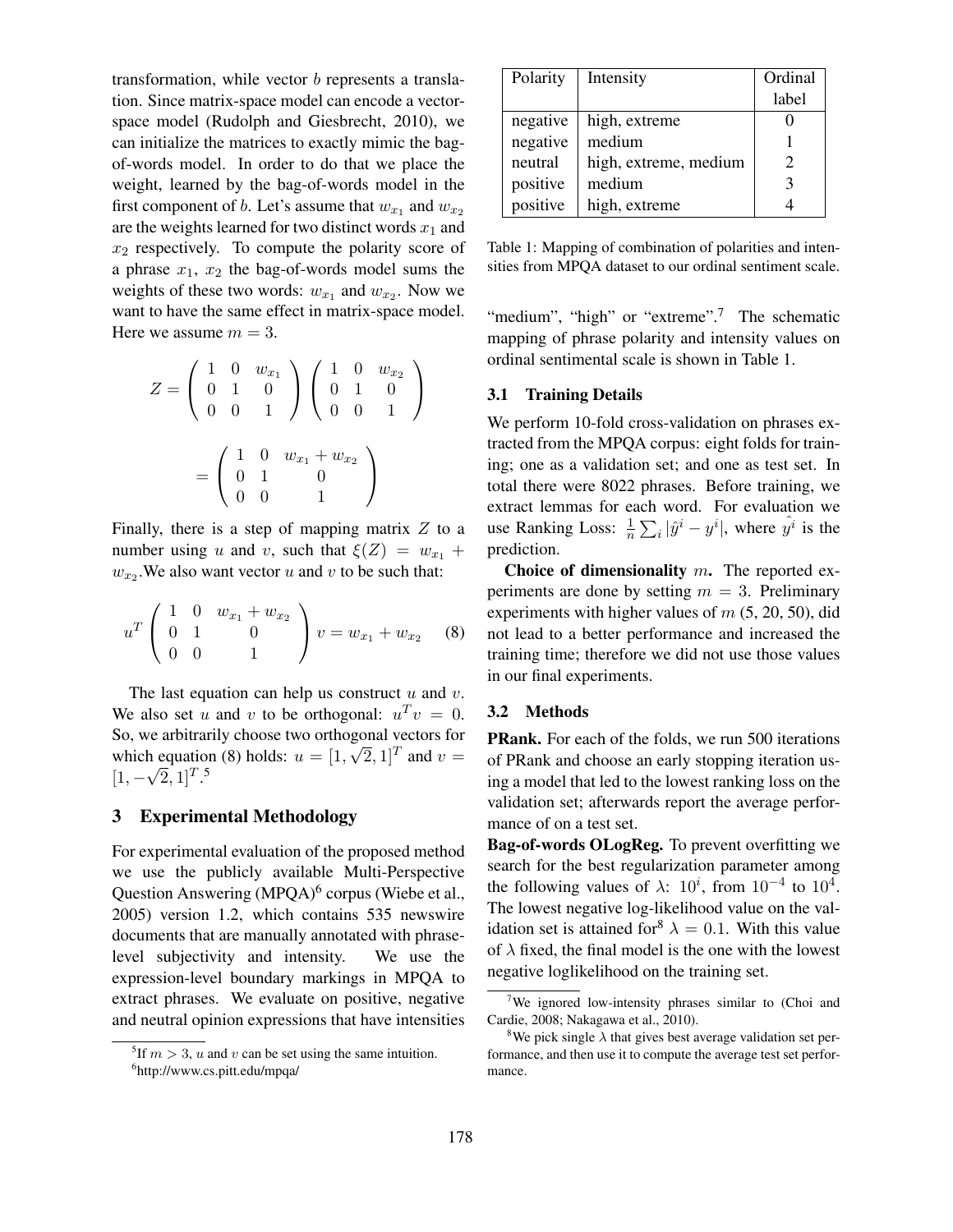| Method                        | Ranking loss       |
|-------------------------------|--------------------|
| <b>PRank</b>                  | 0.7808             |
| Bag-of-words OLogReg          | 0.6665             |
| Matrix-space OLogReg+RandInit | 0.7417             |
| Matrix-space OLogReg+BowInit  | $0.6375^{\dagger}$ |

Table 2: Ranking loss for vector-space Ordered Logistic Regression and Matrix-Space Logistic Regression.

† Stands for a significant difference w.r.t. the Bag-Of-Words OLogReg model with p-value less than 0.001  $(p < 0.001)$ 

Matrix-space OLogReg+RandInit. First, we initialized matrices with with random numbers from normal distribution  $N(0, 0.1)$  and set u and v as in section 2.4, T is set to 25. We run with two different random seeds and three different values for the parameter  $h: [0.1, 0.5, 0.9]$  and report the performance of the model that had the lowest likelihood on the validation set. The setting of  $h$  that lead to the best model was 0.9.

Matrix-space OLogReg+BowInit. For the matrixspace models we initialize the model with the output of the regularized Bag-of-words OLogReg as described in Section 2.4,  $T$  is set to 25. Then we use the training procedure of Algorithm 1. We consider three different values for the parameter  $h$  [0.1, 0.5, 0.9] and choose as the model with the lowest validation set negative log-likelihood. The best setting of  $h$  was 0.1.

## 4 Results and Discussion

We report Ranking Loss for the four models in Table 2. The worst performance (denoted by the highest ranking loss value) is obtained by PRank, followed by matrix-space OLogReg with random initialization. Bag-of-words OLogReg obtains quite good performance, and matrix-space OLogReg, initialized using the bag-of-words model performs the best, showing statistically significant improvements over the bag-of-words OLogReg model according to a paired t-test. .

To see what the bag-of-word and matrix-space models are learning we performed inference on a few examples. In Table 3 we show the sentiment scores of the best performing bag-of-words OLogReg model and the best performing model based

| Phrase        | Matrix-space    | Bag-of-words |
|---------------|-----------------|--------------|
|               | OLogReg+BowInit | OLogReg      |
| not           | $-0.83$         | $-0.42$      |
| very          | 0.23            | 0.04         |
| good          | 2.81            | 1.51         |
| very good     | 3.53            | 1.55         |
| not good      | $-0.16$         | 1.09         |
| not very good | 0.66            | 1.13         |
| bad           | $-1.67$         | $-1.42$      |
| very bad      | $-2.01$         | $-1.38$      |
| not bad       | $-0.54$         | $-1.85$      |
| not very bad  | $-1.36$         | $-1.80$      |

Table 3: Phrase and the sentiment scores of the phrase for 2 models Matrix-space OLogReg+BowInit and Bag-ofwords OLogReg respectively. Notice that relative ranking order what matters

on matrices Matrix-space OLogReg+BowInit. By sentiment score, we mean equation (1) of Bag-ofwords OLogReg and equation (2) of Matrix-space OLogReg+BowInit.

Here we choose two popular adjectives like 'good' and 'bad' that appeared in the training data, and examine the effect of applying the intensifier 'very' on the sentiment score. As we can see, the matrix-space model learns a matrix that intensifies both 'bad' and 'good' in the correct sentiment scale, i.e.,  $\xi(qood) < \xi(very\ qood)$  and  $\xi(bad) <$  $\xi(very\ bad)$ , while the bag-of-words model gets the sentiment of 'very bad' wrong: it is more positive than 'bad'. We also looked at the effect of combining 'not' with these adjectives. The matrix-space model correctly encodes the effect of the negator for both positive and negative adjectives, such that  $\xi(not \text{ good}) < \xi(good)$  and  $\xi(bad) < \xi(not \text{ bad})$ . For the interesting case of applying a negator to a phrase with an intensifier,  $\xi(not \text{ good})$  should be less than  $\xi(not \; very \; good)$  and  $\xi(not \; very \; bad)$ should be less than  $\xi (not bad)^9$ . As shown in Table 3, these are predicted correctly by the matrixspace model, which the matrix-space model gets right, but the bag-of-words model misses in the case of "bad".

Also notice that since in the matrix-space model

<sup>&</sup>lt;sup>9</sup> See the detailed discussion in Taboada et al. (2011) and Liu and Seneff (2009).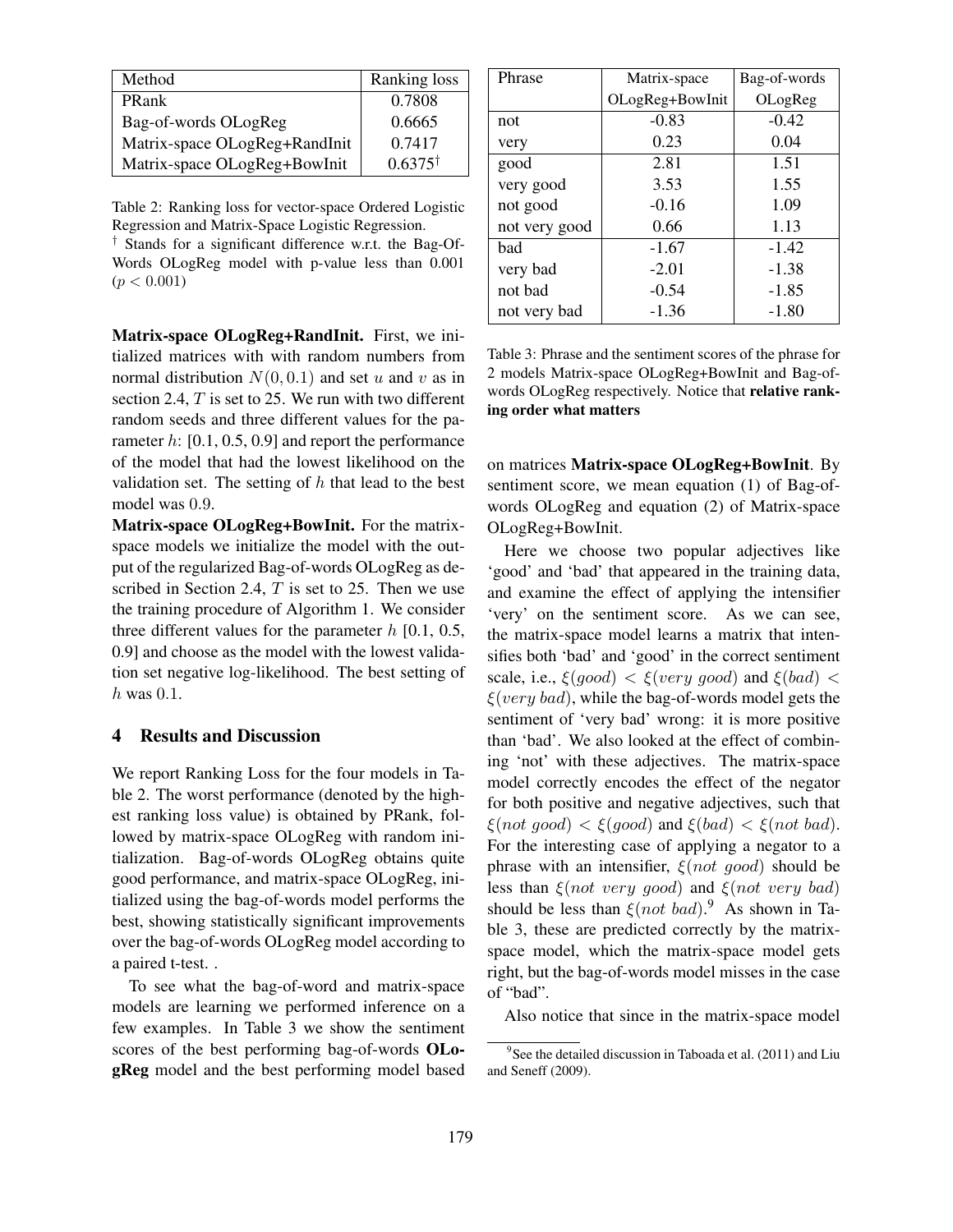each word is represented as a function, more specifically a linear operator, and the function composition defined as matrix multiplication, we can think of "not very" being an operator itself, that is a composition of operator "not" and operator "very".

# 5 Related Work

Sentiment Analysis. There has been a lot of research in determining the sentiment of words and constructing polarity dictionaries (Hatzivassiloglou and McKeown, 1997; Wiebe, 2000; Rao and Ravichandran, 2009; Mohammad et al., 2009; Velikovich et al., 2010). Some recent work is trying to identify the degree of sentiment of adjectives and adverbs from text using co-occurrence statistics. Work by Taboada et. al (2011) and Liu and Seneff (2009), suggest ways of computing the sentiment of adjectives from data, and computing the effect of combining adjective with adverb as multiplicative effect and combining adjective with negation as additive effect. However these models require the knowledge of a part of speech of given words and the list of negators (since the negator is an adjective as well). In our work we propose a single unified model for handling all words of any part of speech.

On the other hand, there has been some research in trying to model compositional effects for sentiment at the phrase- and sentence-level. Choi and Cardie (2008) hand-code compositional rules in order to model compositional effects of combining different words in the phrase. The hand-coded rules are based on domain knowledge and used to *learn* the effects of combining words in the phrase. Another recent work that tries to model the compositional semantics of combining different words is Nakagawa et. al. (2010), which proposes a model that learns the effects of combining different words using phrase/sentence dependency parse trees and an initial polarity dictionary. They present a learning method that employs hidden variables for sentiment classification: given the polarity of a sentence and the *a priori* polarities of its words, they learn how to model the interactions between words with headmodifier relations in the dependency tree.

Some of the previous work looked at MPQA phrase-level classification. Wilson et al. (2004) tackles the problem of classifying clauses according to their subjective strength but not polarity; Wilson et al. (2005) classifies phrases according to their polarity/sentiment but not strength. Our task is different: we classify phrases according to a single ordinal scale that combines both polarity and strength.

Task of predicting document-level star ratings was considered in (Pang and Lee, 2005; Goldberg and Zhu, 2006). In the current work we look at finegrained sentiment analysis, more specifically we study word representations for use in true compositional semantic settings.

Distributional Semantics and Compositionality. Research in the area of distributional semantics in NLP and Cognitive Science has looked at different word representations and different ways of combining words. Mitchell and Lapata (2010) propose a framework for vector-based semantic composition. They define composition as an additive or multiplicative function of two vectors and show that compositional approaches generally outperform non-compositional approaches that treat the phrase as the union of single lexical items.

Work by Baroni and Zamparelli (2010) models nouns as vectors in some semantic space and adjectives as matrices. It shows that modeling adjectives as linear transformations and applying those linear transformations to nouns results in final vectors for adjective-noun compositions that are close in semantic space to other similar phrases. The authors argue that modeling adjectives as a linear transformation is a better idea than using additive vector-space models. In this work, a separate matrix for each adjective is *learned* using the Partial Least Squares method in a completely unsupervised way. The recent paper by Rudolph and Giesbrecht (2010), described in the introduction, argues for *multiplicative matrix-space* models. In contrast to other work in this area, our work is concerned with a specific dimension of word meaning — sentiment. Our techniques, however, are quite general and should be applicable to other problems in lexical semantics.

## 6 Conclusions and Future work

In the current work we present a novel matrix-space model for ordinal scale sentiment prediction and an algorithm for learning such a model. The proposed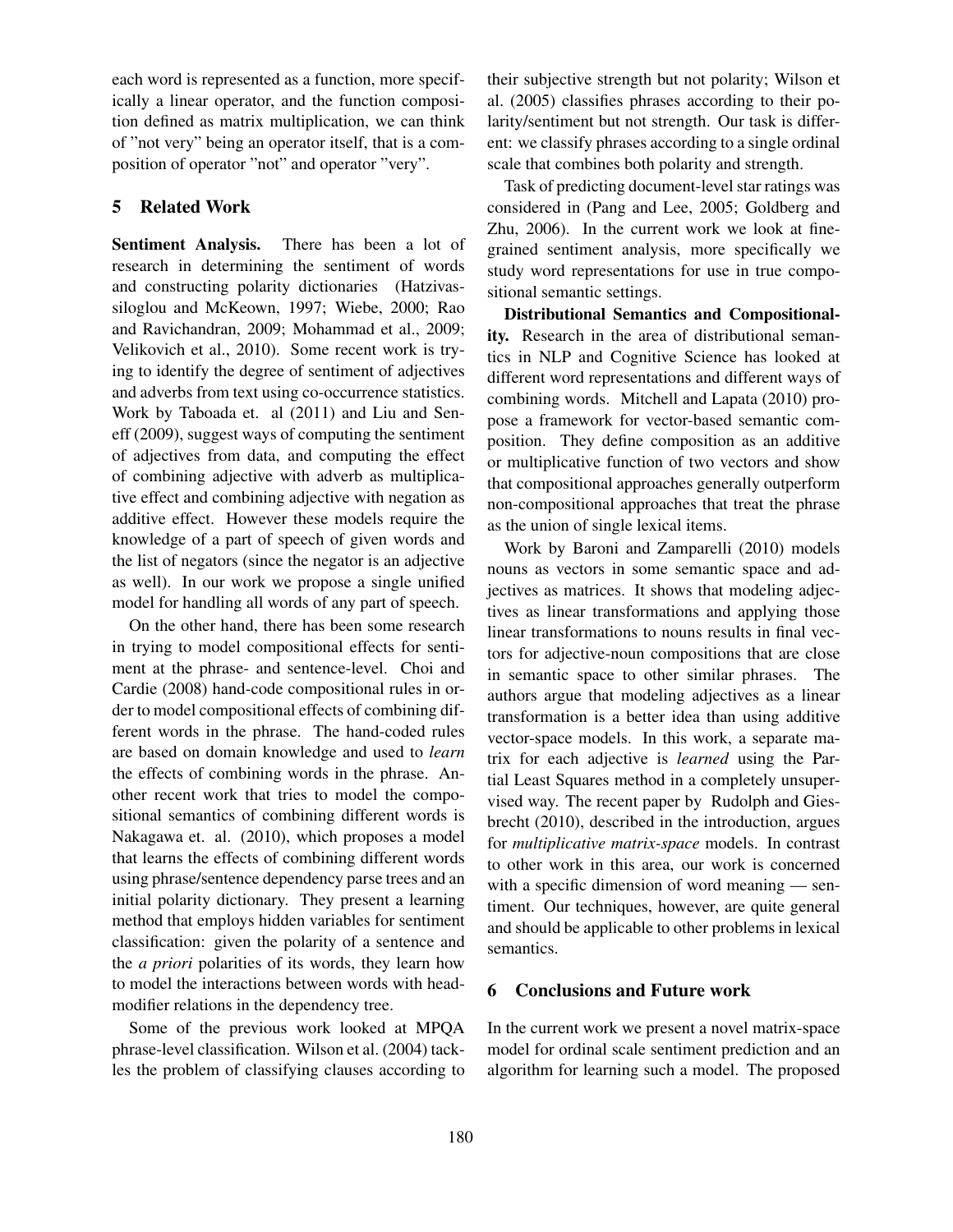model learns a matrix for each word; the composition of words is modeled as iterated matrix multiplication. The matrix-space framework with iterated matrix multiplication defines an elegant framework for modeling composition; it is also quite general. We use the matrix-space framework in the context of sentiment prediction, a domain where interesting compositional effects can be observed. The main focus of this work was to study word representations (represent as a single weight vs. as a matrix) for use in true compositional semantic settings. One of the benefits of the proposed approach is that by learning matrices for words, the model can handle unseen word compositions (e.g. unseen bigrams) when the unigrams involved have been seen.

However, it is not trivial to learn a matrix-space model. Since the final optimization problem is nonconvex, the initialization has to be done carefully. Here the weights learned in bag-of-words model come to rescue and provide good initial point for optimization procedure. The final model outperforms the bag-of-words based model, which suggests that this research direction is very promising.

Though in our model the order of composition is the same as the word order, we believe that a linguistically informed order of composition can give us further performance gains. For example, one can use the output of a dependency parser to guide the order of composition, similar to Nakagawa et al. (2010). Another possibility for improvement is to use the information about the scope of negation. In the current work we assume the scope of negation to be the expression following the negation; in reality, however, determining the scope of negation is a complex linguistic phenomenon (Moilanen and Pulman, 2007). So the proposed model can benefit from identifying the scope of negation, similar to (Councill et al., 2010).

Also we plan to consider other ways to initialize the matrix-space model. One interesting direction to explore might be to use non-negative matrix factorization (Lee and Seung, 2001), co-clustering techniques (Dhillon, 2001) to better initialize words that share similar contexts. The other possible direction is to use existing sentiment lexicons and employing a "curriculum learning" strategy (Bengio et al., 2009; Kumar et al., 2010) for our learning problem.

### Acknowledgments

This work was supported in part by National Science Foundation Grants BCS-0904822, BCS-0624277, IIS-0968450; and by a gift from Google. We thank the anonymous reviewers, and David Bindel, Nikos Karampatziakis, Lillian Lee and Cornell NLP group for useful suggestions and insightful discussions.

### References

- Marco Baroni and Roberto Zamparelli. 2010. Nouns are vectors, adjectives are matrices: representing adjective-noun constructions in semantic space. In *Proceedings of the 2010 Conference on Empirical Methods in Natural Language Processing*, EMNLP '10, pages 1183–1193, Morristown, NJ, USA. Association for Computational Linguistics.
- Yoshua Bengio, Jérôme Louradour, Ronan Collobert, and Jason Weston. 2009. Curriculum learning. In *Proceedings of the 26th Annual International Conference on Machine Learning*, ICML '09. ACM.
- R. H. Byrd, P. Lu, and J. Nocedal. 1995. A limited memory algorithm for bound constrained optimization. *SIAM Journal on Scientific and Statistical Computing*, pages 1190–1208.
- Yejin Choi and Claire Cardie. 2008. Learning with compositional semantics as structural inference for subsentential sentiment analysis. In *Empirical Methods in Natural Language Processing (EMNLP)*.
- Isaac G. Councill, Ryan McDonald, and Leonid Velikovich. 2010. What's great and what's not: learning to classify the scope of negation for improved sentiment analysis. In *Proceedings of the Workshop on Negation and Speculation in Natural Language Processing*, NeSp-NLP '10, Stroudsburg, PA, USA. Association for Computational Linguistics.
- Koby Crammer and Yoram Singer. 2001. Pranking with ranking. In *Advances in Neural Information Processing Systems 14*, pages 641–647. MIT Press.
- Marie-Catherine de Marneffe, Christopher D. Manning, and Christopher Potts. 2010. Was it good? It was provocative. learning the meaning of scalar adjectives. In *Proceedings of the 48th Annual Meeting of the Association for Computational Linguistics*, Uppsala, Sweden, July 11–16. ACL.
- I. S. Dhillon. 2001. Co-clustering documents and words using bipartite spectral graph partitioning. In *KDD*.
- Andrew B. Goldberg and Jerry Zhu. 2006. Seeing stars when there aren't many stars: Graph-based semisupervised learning for sentiment categorization. In *HLT-NAACL Workshop on Textgraphs: Graph-based Algorithms for Natural Language Processing*.